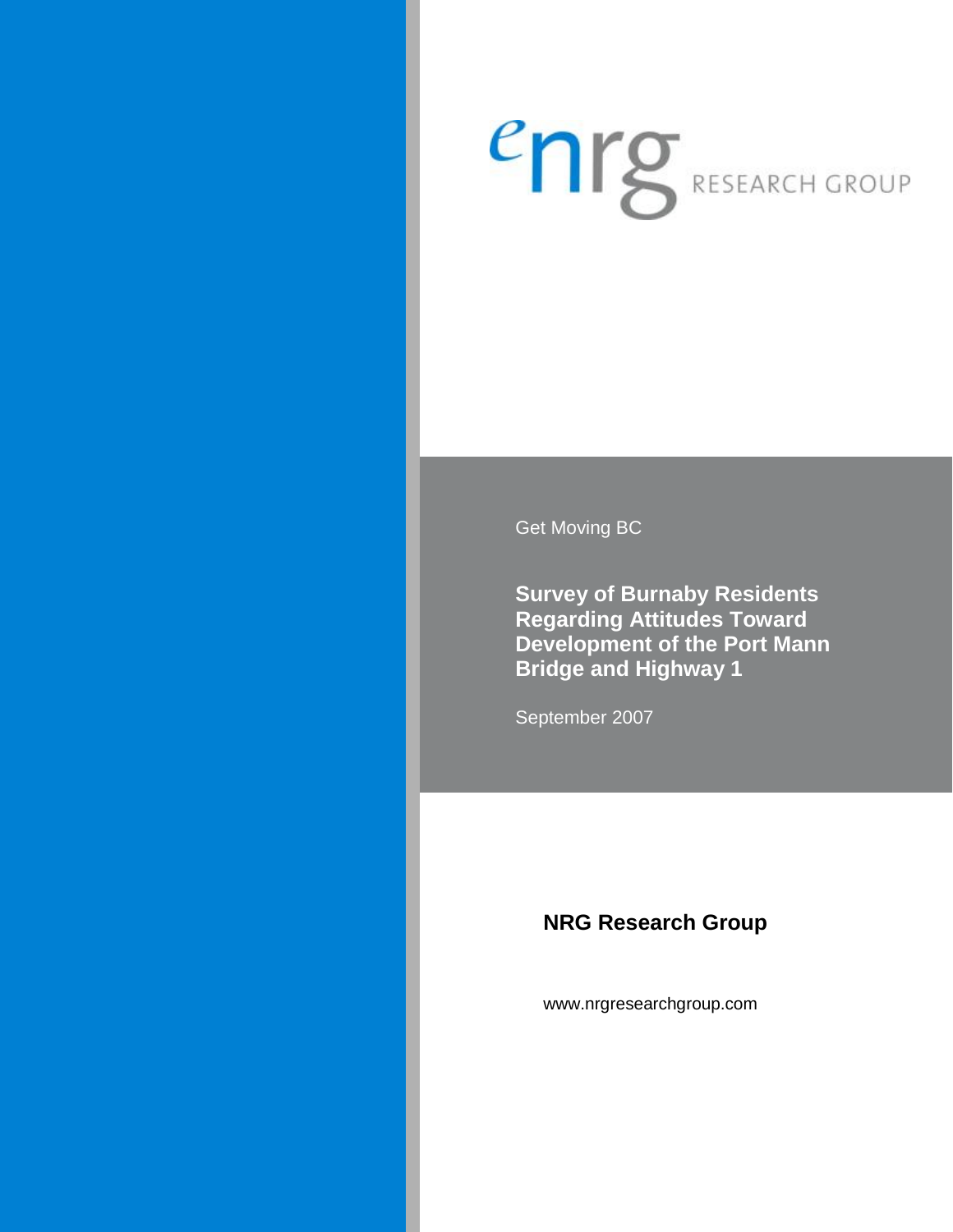## **TABLE OF CONTENTS**

| TABLE 2: MOST IMPORTANT ISSUE OR CONCERN IN YOUR AREA FOR PROVINCIAL OR MUNICIPAL |  |
|-----------------------------------------------------------------------------------|--|
|                                                                                   |  |
| TABLE 3: HAVE YOU HEARD ABOUT THE PROJECT TO EXPAND THE PORT MANN BRIDGE, EXPAND  |  |
|                                                                                   |  |
| TABLE 4: LEVEL OF KNOWLEDGE ABOUT THE PROJECT OF THOSE AWARE OF PROJECT 4         |  |
|                                                                                   |  |
| TABLE 6: AGREE/DISAGREE WITH ARGUMENTS FOR AND AGAINST THE PROJECT 5              |  |
|                                                                                   |  |
|                                                                                   |  |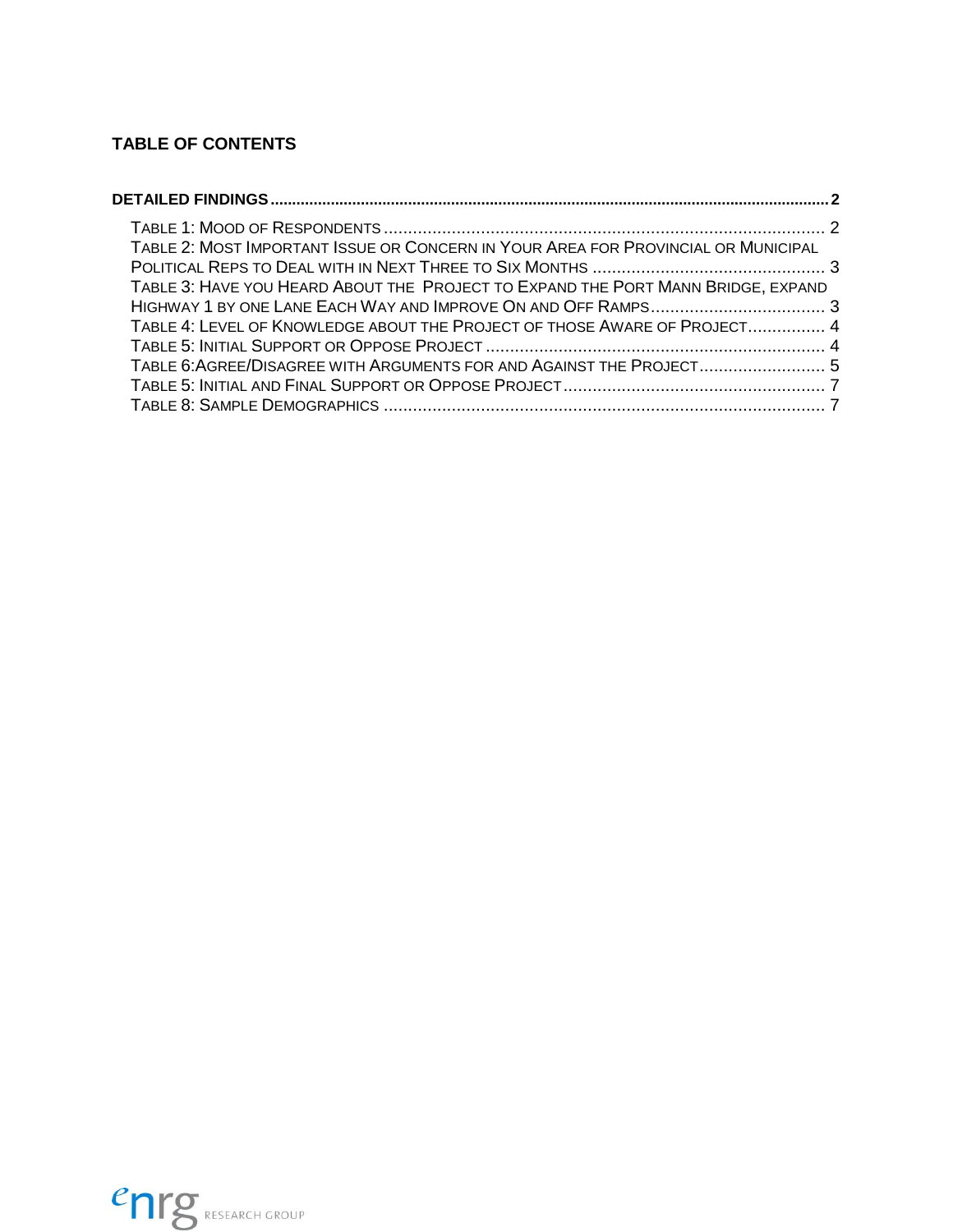#### **SUMMARY**

#### <span id="page-2-0"></span>**Background and Objectives**

NRG Research Group conducted a project for Get Moving BC to identify attitudes of Burnaby residents to:

- $\bullet$ expanding Highway 1 by one lane each way from Vancouver to Langley,
- improving all the on and off ramps on this stretch of Highway 1, and  $\bullet$
- twinning the Port Mann Bridge.  $\bullet$

We developed a questionnaire about transportation issues related to expanding Highway 1, improving on and off ramps and twining the Port Mann Bridge in consultation with Get Moving BC and interviewed 300 residents who lived in Burnaby. The sample was randomly selected utilizing the Survey Canada service. A random sample survey of 300 respondents is representative of the underlying population from which it is drawn within +/- 5.7 percent 19 times out of 20.

The interviews were conducted from September 10 to September 14, 2007.

#### **FINDINGS**

#### **Mood of Respondents**

<span id="page-2-1"></span>Respondents were very positive about the current direction of BC with 63 percent indicated things are going on the right direction and only 27 percent said things are off on the wrong track.

| Do you feel things in British Columbia are generally<br>going in the right direction, or do you feel things have<br>pretty seriously gotten off on the wrong track? | Total<br>$(N=300)$<br>% |
|---------------------------------------------------------------------------------------------------------------------------------------------------------------------|-------------------------|
| Strongly right direction                                                                                                                                            | 16                      |
| Somewhat right direction                                                                                                                                            | 47                      |
| <b>Total Right Direction</b>                                                                                                                                        | 63                      |
| Somewhat wrong track                                                                                                                                                | 12                      |
| Strongly wrong track                                                                                                                                                | 15                      |
| <b>Total Wrong Track</b>                                                                                                                                            | 27                      |
| Don't know                                                                                                                                                          | 9                       |

#### **Table 1: Mood of Respondents**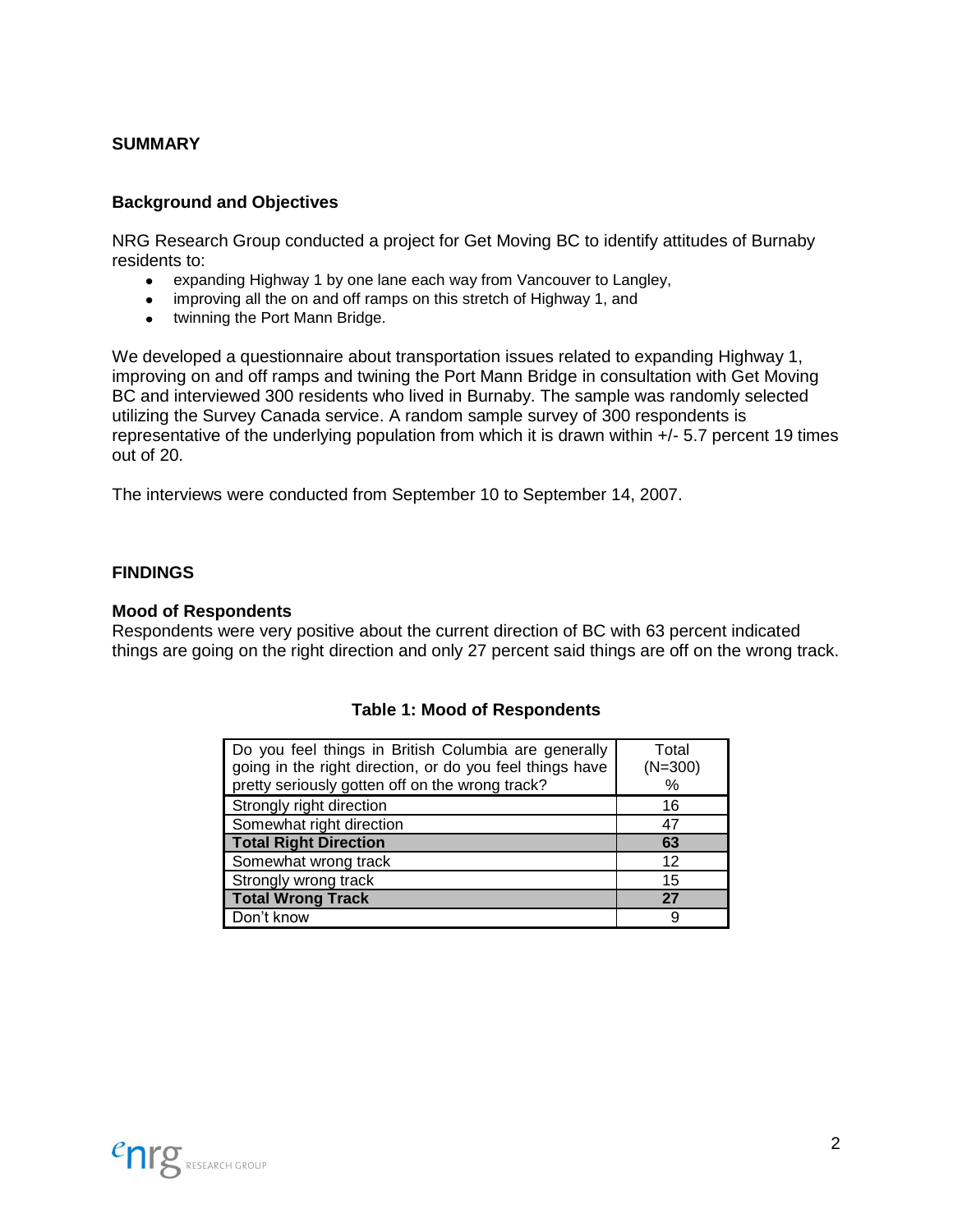#### **Top of Mind Issues**

The number one top of mind issue in this survey, which was identified in the introduction as a transportation survey, was health care (12%), however the number two issue related to traffic flow/congestion/Port Mann Bridge (11%). In addition, we had four percent who identified transportation (general) as their top of mind issue.

#### <span id="page-3-0"></span>**Table 2: Most Important Issue or Concern in Your Area for or Municipal Political Reps to Deal with in Next Three to Six Months**

|                                          | Total<br>$(N=300)$<br>$\%$ |
|------------------------------------------|----------------------------|
| <b>Health Care</b>                       | 12                         |
| Traffic flow/Congestion/Port Mann Bridge | 11                         |
| Crime/Public Safety                      | 10                         |
| <b>Public Transportation</b>             | 6                          |
| Environment/Pollution                    | 5                          |
| Poverty/Homelessness                     | 4                          |
| Infrastructure                           |                            |
| <b>Transportation (General)</b>          |                            |
| Affordable housing                       | 3                          |
| Education                                | 3                          |
| <b>Civic Workers Strike</b>              | 3                          |
| No Answer/Don't know/Refused             | 22                         |

#### **Awareness of Highway1/Port Mann Bridge Project**

Seventy three percent of respondents indicated that they had heard of the project to expand Highway 1, improve on and off ramps and twin the Port Mann Bridge

#### <span id="page-3-1"></span>**Table 3: Have you heard About the Project to Expand the Port Mann Bridge, expand Highway 1 by one Lane Each Way and Improve On and Off Ramps**

| There has been talk recently about the project that<br>will:<br>expand Highway 1 by one lane each way<br>$\bullet$<br>from Vancouver to Langley,<br>improve all the on and off ramps on this<br>$\bullet$<br>stretch of Highway 1, and<br>twin the Port Mann Bridge.<br>$\bullet$<br>Have you heard about this project? | Total<br>$(N=300)$<br>$\frac{9}{6}$ |
|-------------------------------------------------------------------------------------------------------------------------------------------------------------------------------------------------------------------------------------------------------------------------------------------------------------------------|-------------------------------------|
| Yes                                                                                                                                                                                                                                                                                                                     | 73                                  |
| No                                                                                                                                                                                                                                                                                                                      | 27                                  |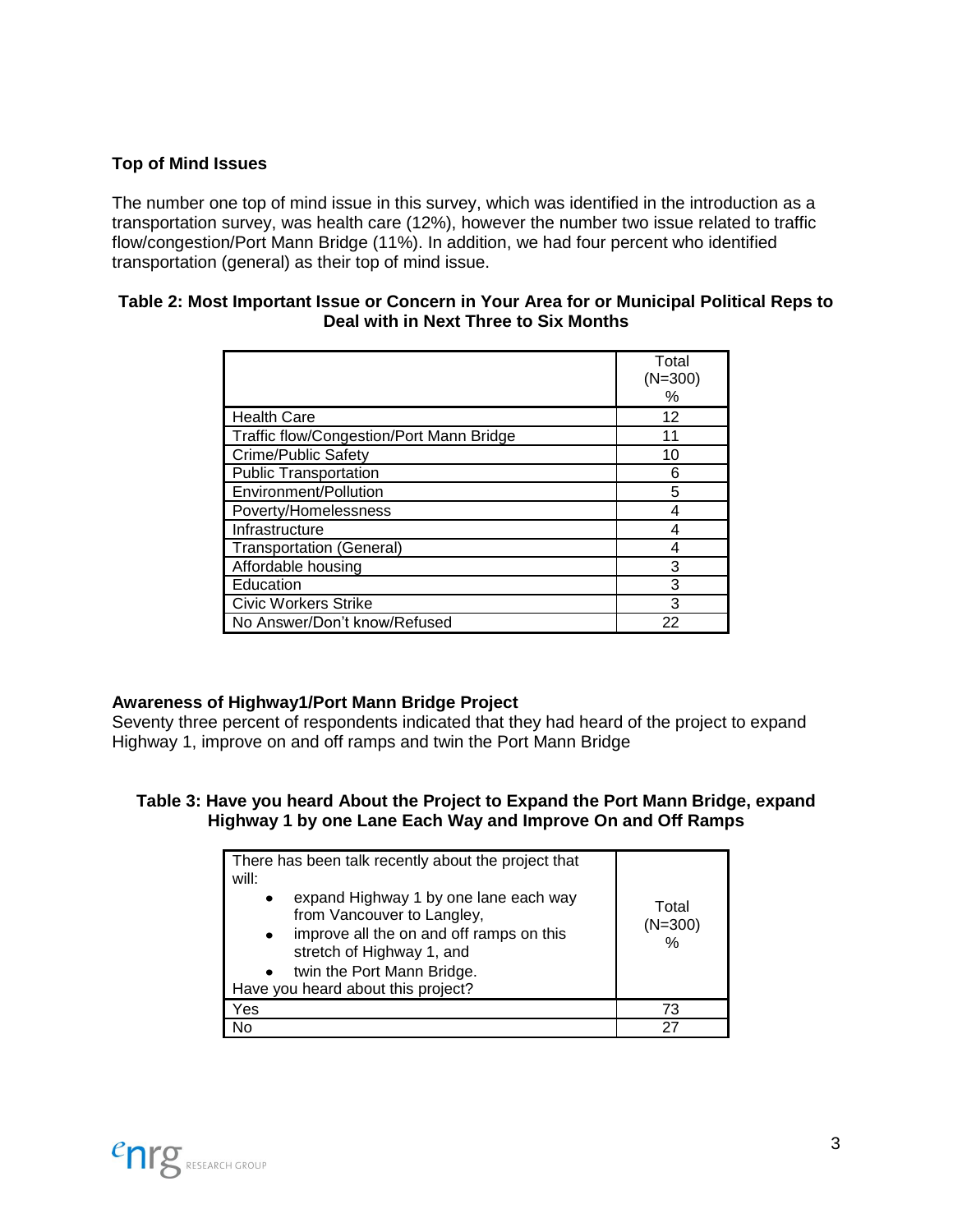#### **Knowledge of Project**

Of those aware of the project 66 percent indicated that they were at least somewhat knowledgeable about it. Thirty two percent said that they were either not too knowledgeable or not at all knowledgeable.

#### <span id="page-4-0"></span>**Table 4: Level of Knowledge about the Project of those Aware of Project**

| Would you say that you are very knowledgeable,<br>somewhat knowledgeable, not too knowledgeable or<br>not at all knowledgeable about the project to expand<br>Highway 1, improve on and off ramps and twin the<br>Port Mann Bridge? | Total<br>$(N=218)$<br>% |
|-------------------------------------------------------------------------------------------------------------------------------------------------------------------------------------------------------------------------------------|-------------------------|
|                                                                                                                                                                                                                                     |                         |
| Very knowledgeable                                                                                                                                                                                                                  | 11                      |
| Somewhat knowledgeable                                                                                                                                                                                                              | 55                      |
| Not too knowledgeable                                                                                                                                                                                                               | 29                      |
| Not at all knowledgeable                                                                                                                                                                                                            | 3                       |

#### **Support or Oppose Project (initial section of questionnaire)**

Near the start of the questionnaire we described the project and asked all respondents if they would support or oppose it.

Of all 300 respondents 72 percent said that they supported it with 46 percent being strongly in support. Opposition was only 21 percent, with only 12 percent strongly opposed. This is almost four times as many strong supporters as strong opponents – quite a high intensity of support.

<span id="page-4-1"></span>There was stronger support from right direction respondents (77%) and heavier users of Highway 1 and the Port Mann Bridge (83% with those who use over 100 times in a year and 74% with those who use it 21 to 100 times; For 1 to 20 uses, support was 58% and for zero uses it was 53%). There is also more support with respondents who have lived in the City 5 to 15 years (79%) than those who have been there 15 years or more (67%).

#### **Table 5: Initial Support or Oppose Project**

| Based upon what you now know about the project to<br>expand Highway 1 from Vancouver to Langley,<br>improve on and off ramps and twin the Port Mann<br>Bridge would you say that you [ROTATE] support or<br>oppose it? [IF SUPPORT/OPPOSE ASK] Would that<br>be strongly or just somewhat support/oppose? | Total<br>$(N=300)$<br>$\%$ |
|-----------------------------------------------------------------------------------------------------------------------------------------------------------------------------------------------------------------------------------------------------------------------------------------------------------|----------------------------|
| Strongly support                                                                                                                                                                                                                                                                                          | 46                         |
| Somewhat support                                                                                                                                                                                                                                                                                          | 27                         |
| <b>Total Support</b>                                                                                                                                                                                                                                                                                      | 72                         |
| Somewhat oppose                                                                                                                                                                                                                                                                                           | 9                          |
| Strongly oppose                                                                                                                                                                                                                                                                                           | 12                         |
| <b>Total Oppose</b>                                                                                                                                                                                                                                                                                       | 21                         |
| DK/Neither                                                                                                                                                                                                                                                                                                | 8                          |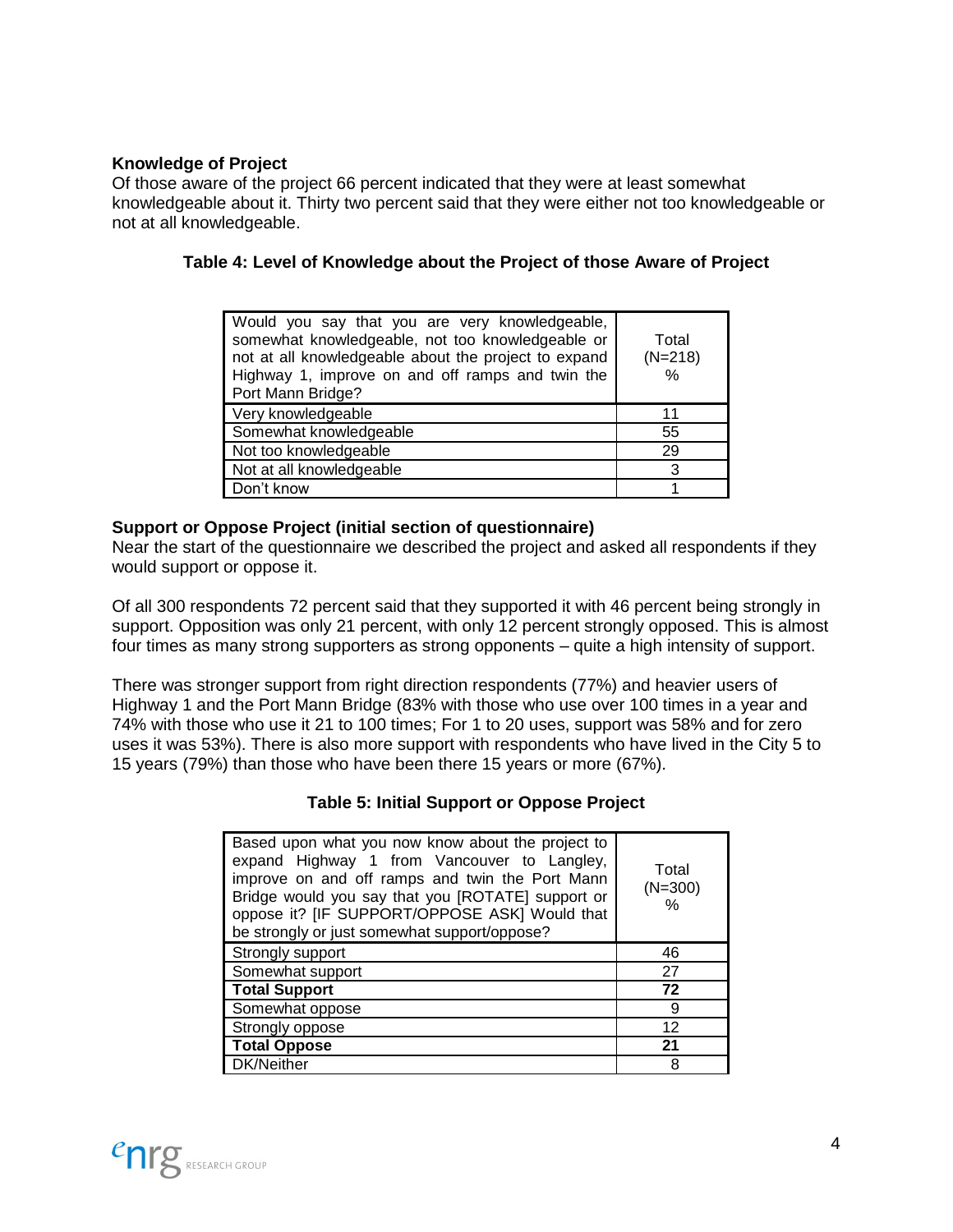#### **Arguments for and against the project**

We asked respondents a number of questions about statements that have been made about the project and asked whether they agreed or disagreed with them.

We rank ordered the arguments by the intensity of support for the project. Intensity is defined as the ratio of the percentage of those strongly in favour of the project to those strongly in opposition to the project.

#### <span id="page-5-0"></span>*The strongest arguments included:*

"Rebuilding and improving each of Burnaby's Highway 1 overpasses will improve traffic flow in the northsouth direction" - 73 percent favourable with 5.8 intensity

"Adding an extra lane to Highway 1 in each direction, and improving on and off ramps will improve traffic flow through Burnaby into Vancouver" – 73 percent favourable with 4.1 intensity

"Improving Highway 1 and the Port Mann Bridge will be good for the BC economy" – 72 percent agree with 4.0 intensity

"Improving Highway 1 and the Port Mann Bridge will improve the quality of life for people in the lower mainland" – 67 percent agree with 2.9 intensity

"Reducing vehicle idling by improving traffic flow on Highway 1 will result in an overall reduction in greenhouse gas emissions" – 65 percent agree with 2.9 intensity

#### *Poorer argument included:*

"Adding an extra lane to Highway 1 in each direction, and improving on and off ramps will increase the number of commuters leaving Highway 1 to use Burnaby Streets as through streets" – only 42 percent disagree with and intensity of 0.8

"There should not be increased traffic problems in Burnaby due to the Highway 1, Port Mann Bridge project because Burnaby's city traffic staff will be able to work with the Province's traffic staff to identify and head off any potential problems with traffic flow onto Burnaby neighbourhood streets" – 51 percent agree but with an intensity of 0.9 percent.

"Doubling the capacity of the Port Mann Bridge, adding lanes to Highway 1 and improving on and off ramps will not "significantly" increase traffic on Burnaby streets" – 54 percent agree but with an intensity of 1.2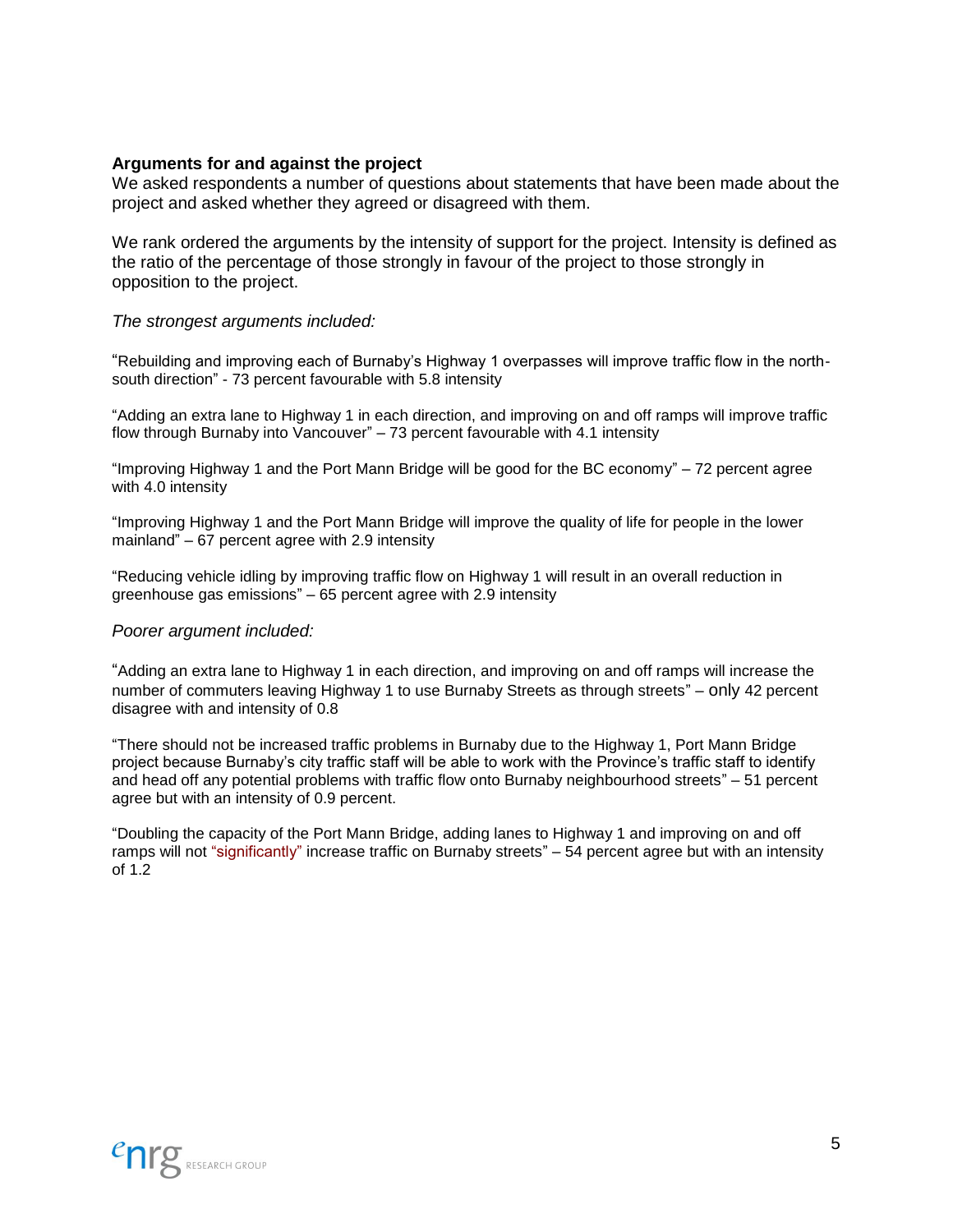### **Table 6: Agree/Disagree with Arguments for and Against the Project**

| raining or arguments is non-subrigest to poorest in lavour or the project)<br>Do you agree or disagree that [INSERT ITEM] [IF<br>AGREE/ DISAGREE ASK] Would that be strongly<br>or just somewhat?<br>Total (N=500)                                                                                                       | Total<br>$\%$ | Agree<br>Strongly<br>% | Total<br>$\%$ | <b>Disagree</b><br>Strongly<br>% | <b>DK</b><br>% | Strongly<br>Fav<br>divided by<br>Strongly<br>Unfav |
|--------------------------------------------------------------------------------------------------------------------------------------------------------------------------------------------------------------------------------------------------------------------------------------------------------------------------|---------------|------------------------|---------------|----------------------------------|----------------|----------------------------------------------------|
| Rebuilding and improving each of Burnaby's<br>Highway 1 overpasses will improve traffic flow in<br>the north-south direction                                                                                                                                                                                             | 73            | $\overline{35}$        | 18            | $\overline{6}$                   | 10             | $\overline{5.8}$                                   |
| Adding an extra lane to Highway 1 in each<br>direction, and improving on and off ramps will<br>improve traffic flow through Burnaby into<br>Vancouver                                                                                                                                                                    | 73            | 41                     | 23            | 10                               | 4              | 4.1                                                |
| Improving Highway 1 and the Port Mann Bridge<br>will be good for the BC economy                                                                                                                                                                                                                                          | 72            | 40                     | 22            | 10                               | $\overline{7}$ | 4.0                                                |
| Reducing vehicle idling by improving traffic flow<br>on Highway 1 will result in an overall reduction in<br>greenhouse gas emissions                                                                                                                                                                                     | 65            | 32                     | 27            | 14                               | 8              | 2.9                                                |
| Improving Highway 1 and the Port Mann bridge<br>will improve the quality of life for people in the<br>lower mainland                                                                                                                                                                                                     | 67            | 38                     | 27            | 13                               | 6              | 2.9                                                |
| Adding capacity to Highway 1 will reduce<br>commuting time for Burnaby residents                                                                                                                                                                                                                                         | 61            | 36                     | 33            | 17                               | 6              | $\overline{2}.1$                                   |
| Adding a new lane to Highway 1 in each direction,<br>and improving on and off ramps will make traffic<br>flow and safety worse on streets in Burnaby                                                                                                                                                                     | 44            | 19                     | 51            | 25                               | 5              | 1.3                                                |
| Doubling the capacity of the Port Mann Bridge,<br>adding lanes to Highway 1 and improving on and<br>off ramps will not "significantly" increase traffic on<br><b>Burnaby streets</b>                                                                                                                                     | 54            | 23                     | 40            | 19                               | 6              | 1.2                                                |
| There should not be increased traffic problems in<br>Burnaby due to the Highway 1, Port Mann Bridge<br>project because Burnaby's city traffic staff will be<br>able to work with the Province's traffic staff to<br>identify and head off any potential problems with<br>traffic flow onto Burnaby neighbourhood streets | 51            | 18                     | 42            | 20                               | 8              | 0.9                                                |
| Adding an extra lane to Highway 1 in each<br>direction, and improving on and off ramps will<br>increase the number of commuters leaving<br>Highway 1 to use Burnaby Streets as through<br>streets?                                                                                                                       | 52            | 24                     | 42            | 19                               | 5              | 0.8                                                |

(Ranking of arguments is from strongest to poorest in favour of the project)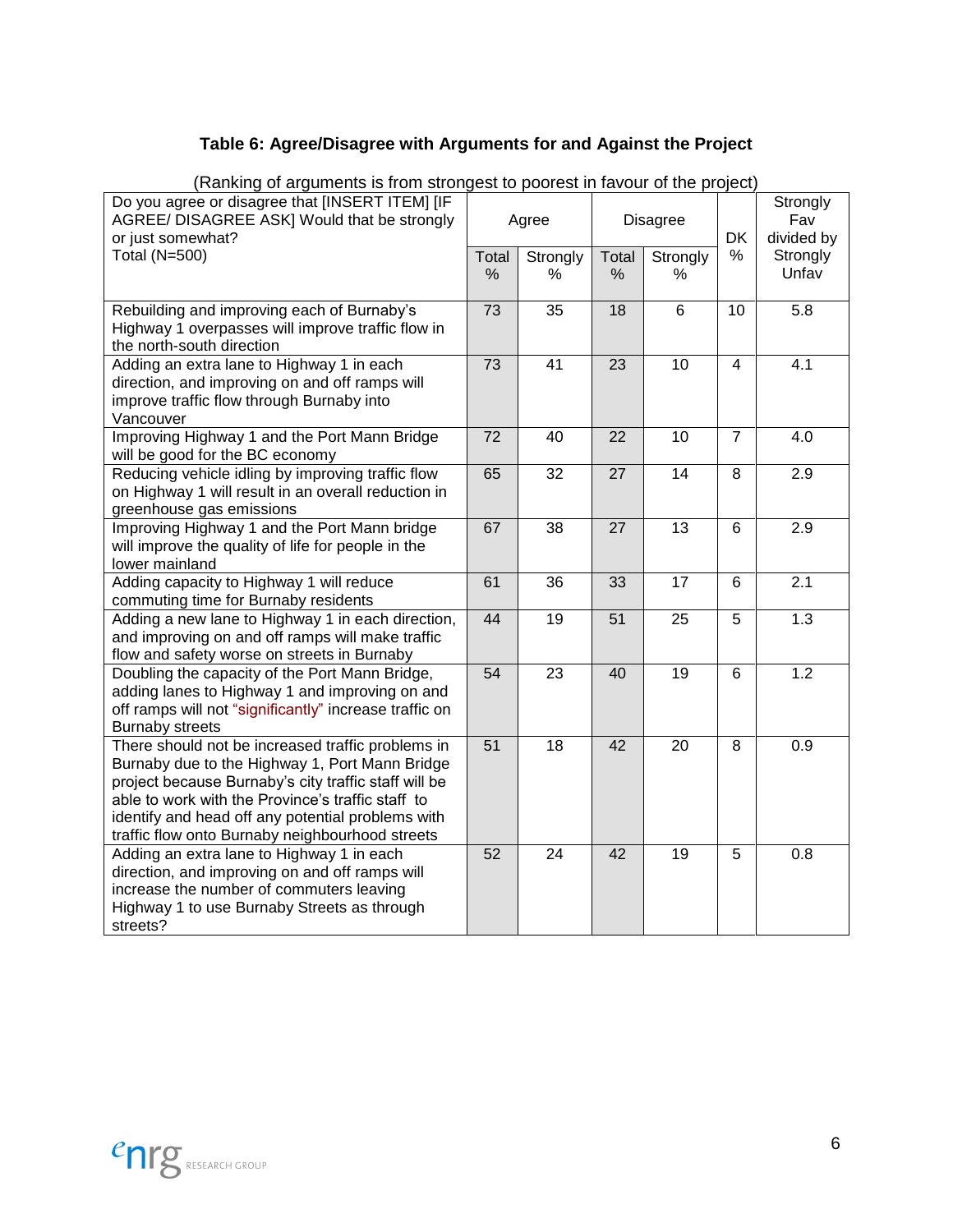#### **Final Support for or Opposition to the Project**

We re-asked about support/opposition for the project at the end of the survey after respondents had the opportunity to indicate their agreement or disagreement with the statements about the project. There was no increase in support – although it remained high at 72 percent. There was a small increase in opposition.

Support remained stronger with right direction respondents (78%); heavier users (over 100 uses in a year  $-87\%$ : 21 to 100 uses  $-74\%$ : compared to lighter users 1 to 20  $-58$  percent or nonusers – only 35% support).

<span id="page-7-0"></span>For the final question there was no significant difference by length of time living in Burnaby.

| Table 5: Initial and Final Support or Oppose Project |
|------------------------------------------------------|
|                                                      |

| Now that you have heard some of the arguments for<br>and against the project to expand Highway 1 from<br>Vancouver to Langley, on and off ramps and twin the<br>Port Mann Bridge would you say that you [ROTATE]<br>support or oppose it? [IF SUPPORT/OPPOSE ASK]<br>Would that be strongly or just somewhat<br>support/oppose? | Asked before<br>arguments<br>$(N=300)$<br>% | Asked after<br>arguments<br>$(N=300)$<br>$\%$ |
|---------------------------------------------------------------------------------------------------------------------------------------------------------------------------------------------------------------------------------------------------------------------------------------------------------------------------------|---------------------------------------------|-----------------------------------------------|
| Strongly support                                                                                                                                                                                                                                                                                                                | 46                                          | 44                                            |
| Somewhat support                                                                                                                                                                                                                                                                                                                | 27                                          | 28                                            |
| <b>Total Support</b>                                                                                                                                                                                                                                                                                                            | 72                                          | 72                                            |
| Somewhat oppose                                                                                                                                                                                                                                                                                                                 | 9                                           | 8                                             |
| Strongly oppose                                                                                                                                                                                                                                                                                                                 | 12                                          | 15                                            |
| <b>Total Oppose</b>                                                                                                                                                                                                                                                                                                             | 21                                          | 23                                            |
| DK/Neither                                                                                                                                                                                                                                                                                                                      | 8                                           | 5                                             |

| Table 8: Sample Demographics |
|------------------------------|
|------------------------------|

<span id="page-7-1"></span>

|                              | Total<br>$(N=300)$<br>$\%$ |
|------------------------------|----------------------------|
| Age                          |                            |
| 18 to 34 years               | 33                         |
| 35 to 54 years               | 39                         |
| 55+ years                    | 27                         |
|                              |                            |
| Gender                       |                            |
| Male                         | 48                         |
| Female                       | 52                         |
|                              |                            |
| <b>Rent or Own Residence</b> |                            |
| Rent                         | 34                         |
| Own                          | 62                         |
|                              |                            |